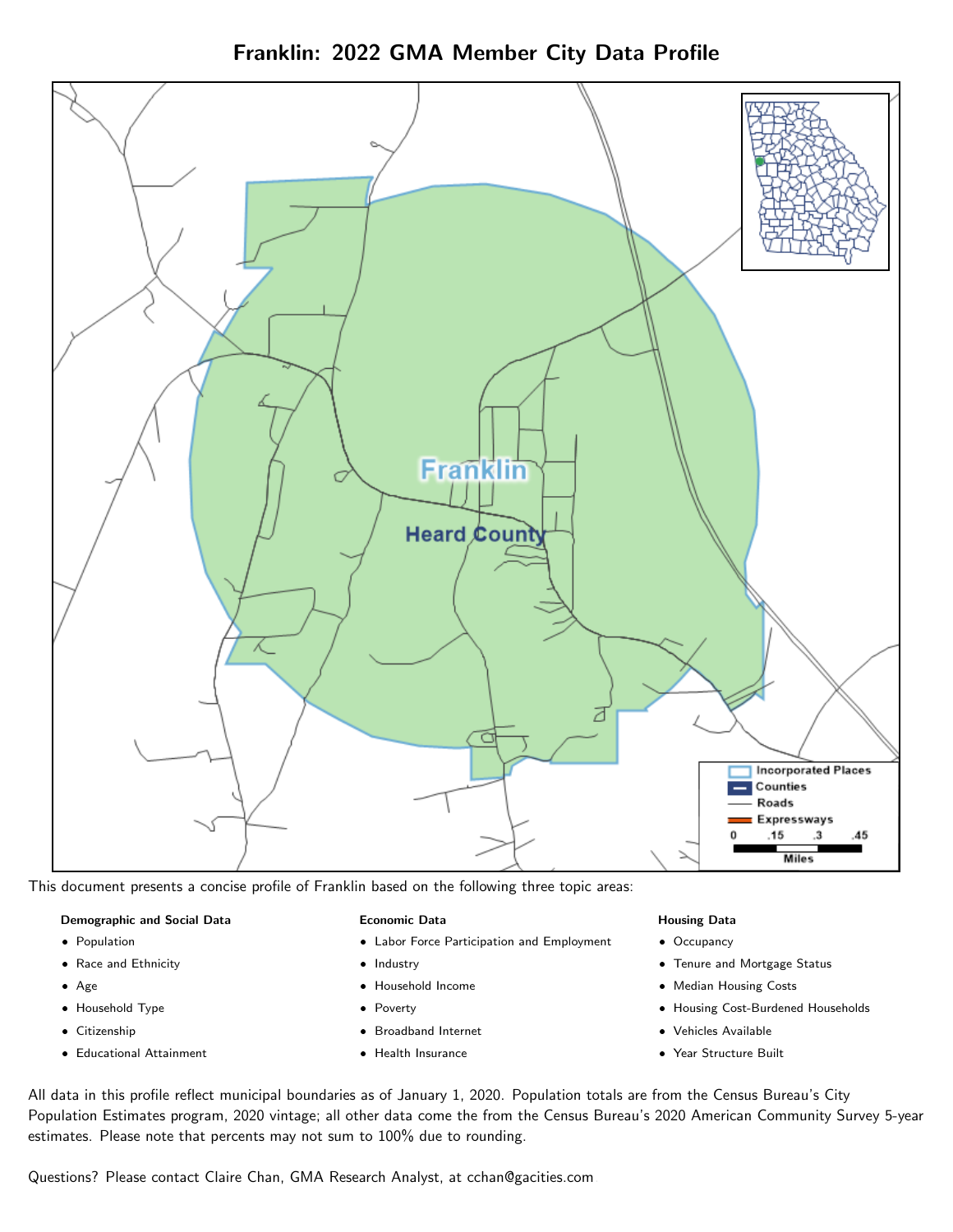# Franklin: Demographic and Social



Age 0% 5% 10% 15% Male <u>Jan Barrel</u> Female 15% 10% 5% 85 and over 80-84 75-79 70-74 65-69 60-64 55-59 50-54 45-49 40-44 35-39 30-34 25-29 20-24 15-19 10-14 5-9 Under 5

# **Citizenship**

| <b>Native Born</b><br>100% |  |
|----------------------------|--|

Race and Ethnicity



Source: U.S. Census Bureau, City Population Estimates, 2020 vintage Source: American Community Survey, 2020 5-year estimates, table B03002

## Household Type



Source: American Community Survey, 2020 5-year estimates, table B01001 Source: American Community Survey, 2020 5-year estimates, table B11001

### Educational Attainment



Source: American Community Survey, 2020 5-year estimates, table B05002 Source: American Community Survey, 2020 5-year estimates, table B15002

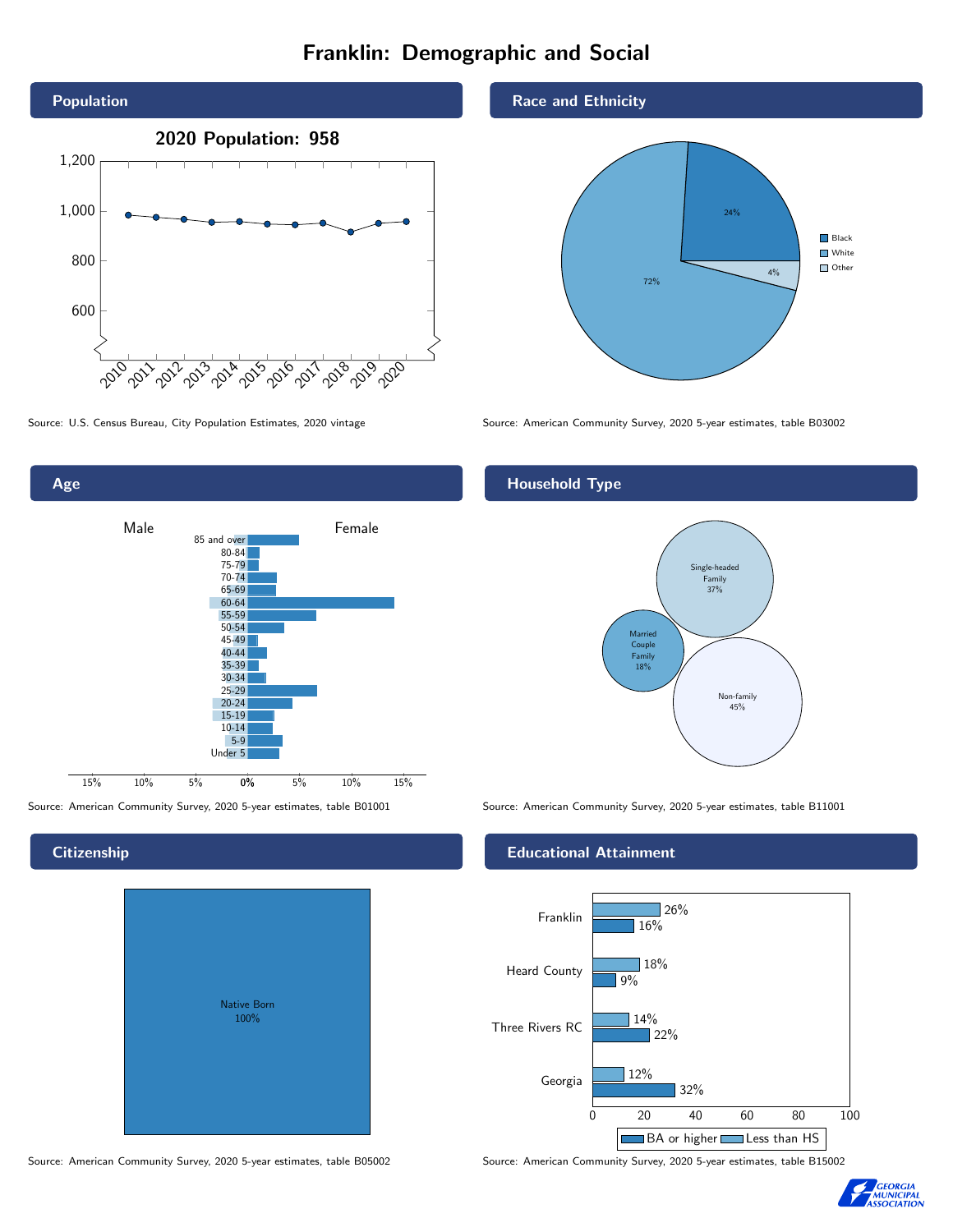# Franklin: Economic



# 60% 3% Civilian Employed ■ Not in Labor force ■ Unemployed

Source: American Community Survey, 2020 5-year estimates, table B23001 Note: Unemployment rate is based upon the civilian labor force.



Source: American Community Survey, 2020 5-year estimates, tables B19013 and B19025 Source: American Community Survey, 2020 5-year estimates, table B17010



Industry

| Agriculture, forestry, fishing and hunting, and mining      | $0\%$ |
|-------------------------------------------------------------|-------|
| Construction                                                | 7%    |
| Manufacturing                                               | 12%   |
| <b>Wholesale Trade</b>                                      | $0\%$ |
| Retail Trade                                                | 12%   |
| Transportation and warehousing, and utilities               |       |
| Information                                                 | $0\%$ |
| Finance and insurance, real estate, rental, leasing         |       |
| Professional, scientific, mgt, administrative, waste mgt    |       |
| Educational services, and health care and social assistance |       |
| Arts, entertainment, recreation, accommodation, food        |       |
| service                                                     |       |
| Other services, except public administration                |       |
| Public administration                                       |       |

Source: American Community Survey, 2020 5-year estimates, table C24030

### Poverty



## **Health Insurance**



Source: American Community Survey, 2020 5-year estimates, table B28002 Source: American Community Survey, 2020 5-year estimates, table B18135